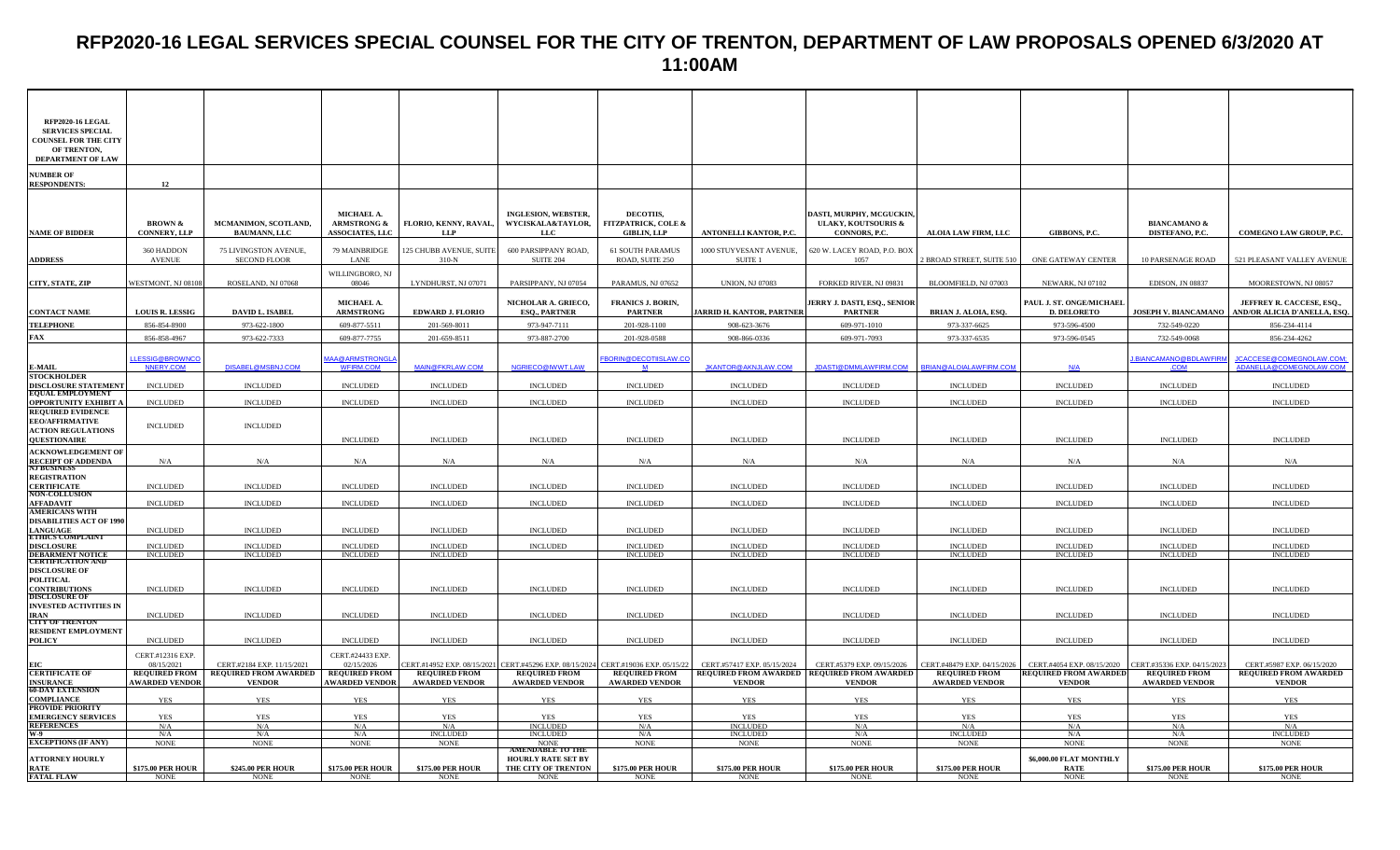#### **FEE PROPOSAL**

Brown & Connery is committed to the delivery of the finest quality legal services to our clients. Our law firm is also committed to improving the quality of life in the community in which we live and work -including improving the level of government services. Brown  $\&$  Connery would like to assist in the efficient and economic delivery of services. We recognize that local governments and institutions have limited resources and are faced with increasing demand for services. Brown & Connery has, in its prior representation of similar entities, provided its legal services at fee levels that are far less than those usually charged to private and corporate clients. The firm proposes to provide services at an hourly rate of \$175.00 for all partners, \$135.00 for all other attorneys, \$85.00 for law clerks/paralegals. These rates are substantially discounted from the firm's usual rates as a courtesy for governmental and public entities.

Billable time would include reasonable time spent in all aspects of client representation, including, but not limited to, telephone conversations, drafting and review of correspondence and other documents, conferences, preparation for and attendance at grievances, mediations, arbitrations, depositions and court hearings, legal research, client meetings, site visits, and travel. Secretaries' time and word processors' time would not be billed. Costs for postage would be billed at the prevailing postage rate.

The firm would charge reasonable costs incurred such as mileage, tolls, copying, facsimile, scanning, long distance telephone calls, postage, electronic research, etc. The firm would abide by all contractual requirements and expense requirements and/or restrictions or limits in such regard.

Our invoices are itemized by date, name of professional, description of service and number of hours, and type and amount of disbursement. Invoices are issued monthly and payment is due within thirty days.

Respectfully submitted,

**BROWN & CONNERY, LLP** 

Louis R. Lessig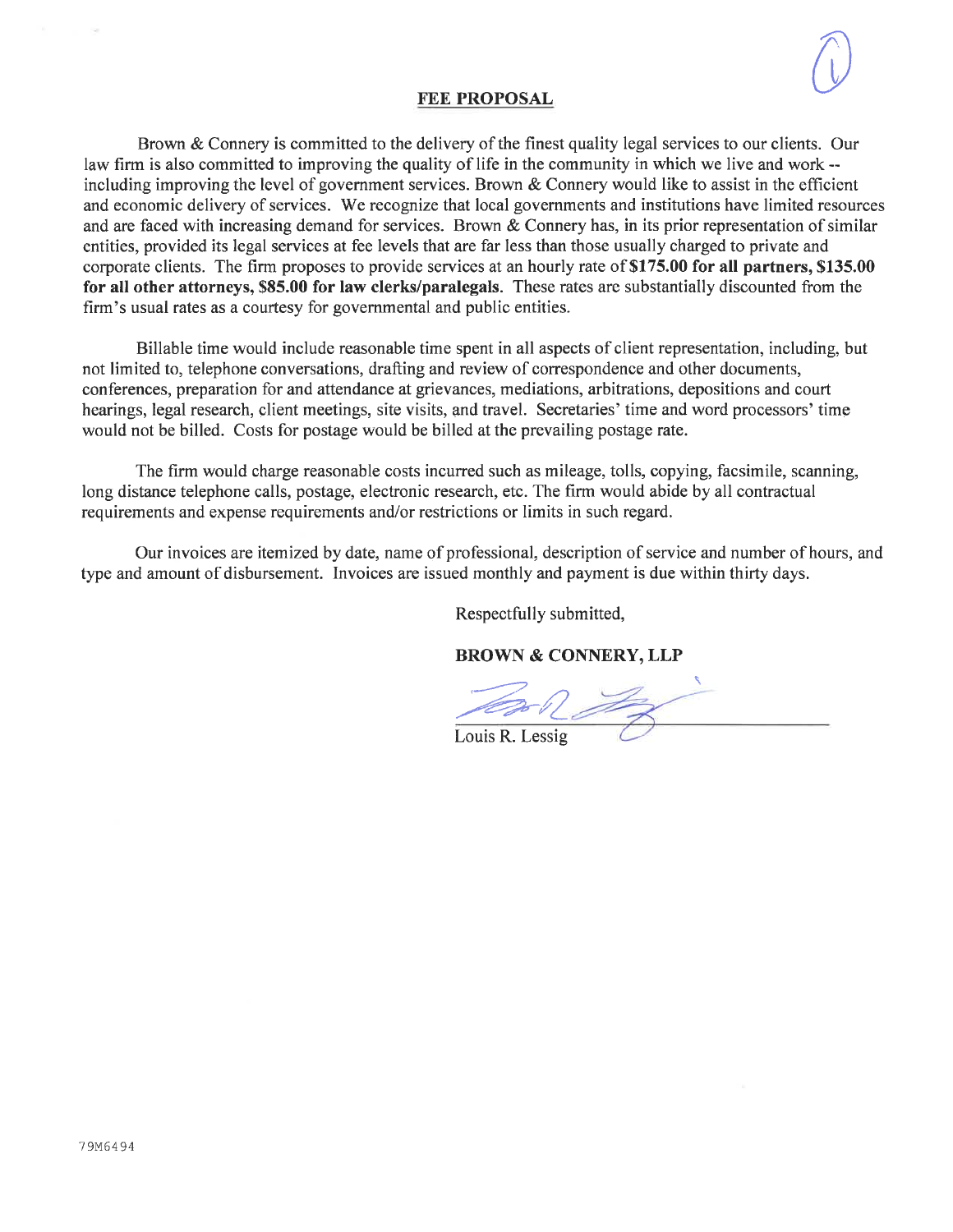## **BID PROPOSAL FORM RESPONDENT MUST COMPLETE**

Ä

We the undersigned propose to furnish and deliver the above services pursuant to the scope of services and requirements and made part hereof:

### **HOURLY RATE**

 $$$  \$245 hourly

## (ORIGINAL SIGNATURE BY AUTHORIZED REPRESENTATIVE)

The undersigned is a Corporation, Partnership or individual under the laws of the State of New Jersey having its principal office at 75 Livingston Avenue, Second Floor, Roseland, NJ 07068

| <b>COMPANY</b>   | McManimon, Scotland & Baumann, LLC |
|------------------|------------------------------------|
| ADDRESS          | 75 Livingston Avenue, Second Floor |
| <b>ADDRESS</b>   | Roseland, NJ 07068                 |
| FED. ID $#$      |                                    |
| <b>NAME</b>      | David L. Isabel                    |
| <b>TELEPHONE</b> | 973-622-1800                       |
| <b>FAX</b>       | 973-622-7333                       |
| <b>EMAIL</b>     | disabel@msbnj.com                  |
| <b>DATE</b>      |                                    |
| <b>SIGNATURE</b> |                                    |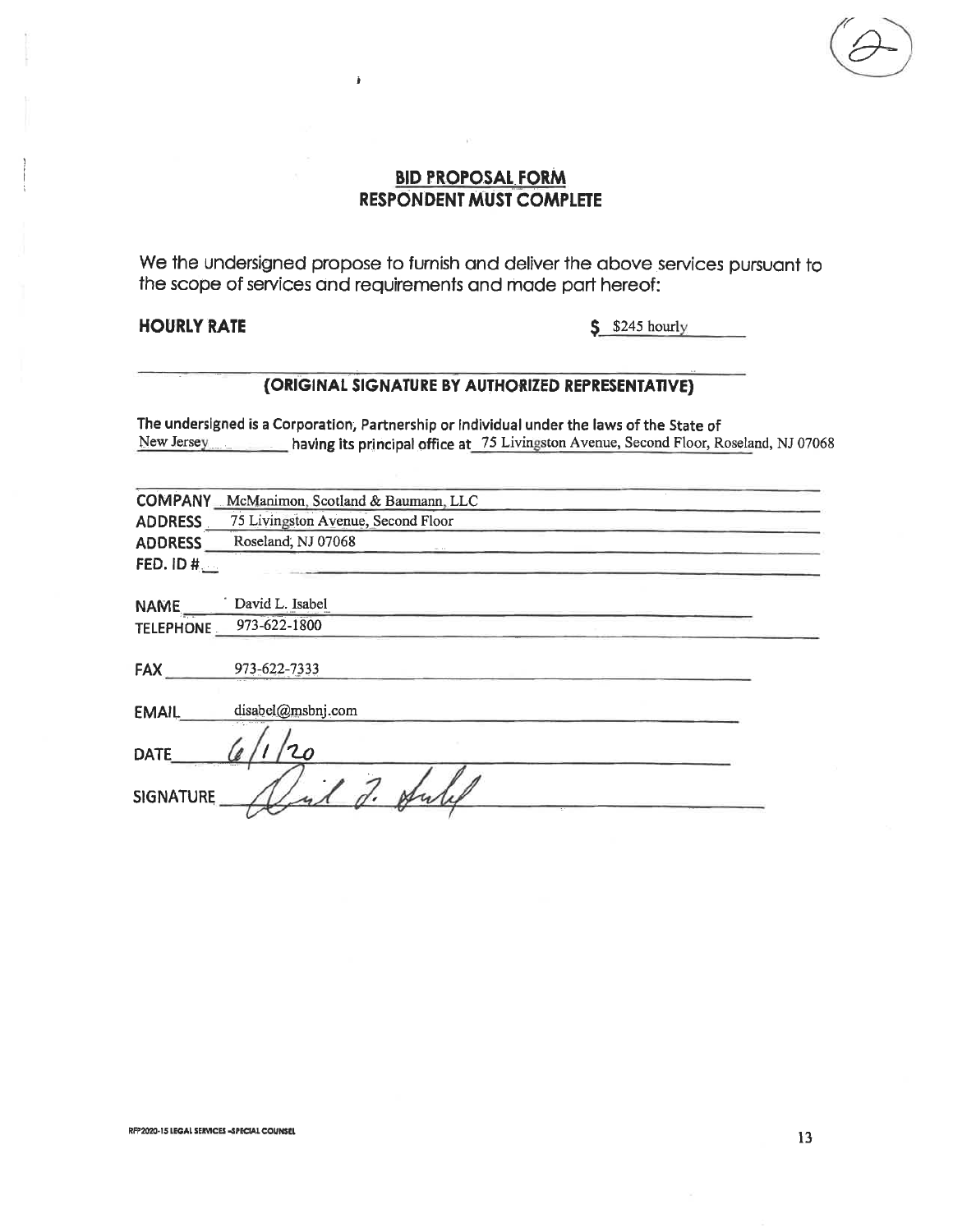MICHAEL A. ARMSTRONG & ASSOCIATES, LLC

Counselors at Law 79 MAINBRIDGE LANE WILLINGBORO, NEW JERSEY 08046

TELEPHONE: (609) 877-5511 FACSIMILE: (609) 877-7755

+MEMBER NJ NY & GA BARS

+MEMBER NJ & PA BARS



MICHAEL A. ARMSTRONG+ Email: maa@armstronglawfirm.com

CRISTAL M. HOLMES-BOWIE Email: chb@armstronglawfirm.com

MORRISON KENT FAIRBAIRN+ Email: mkf@armstronglawfirm.com

Of Counsel

COURTNEY M. SCANTLING Email: cms@armstronglawfirm.com

## **CITY OF TRENTON** RFP 2020-16 Legal Services - Special Counsel and Other Legal Matters PRICE PROPOSAL

|    | <b>Rate Per Hour</b> | <b>Services of</b>          |  |  |  |  |
|----|----------------------|-----------------------------|--|--|--|--|
| S. | 175.00               | <b>Michael A. Armstrong</b> |  |  |  |  |
| S  | 135.00               | <b>Associate Attorneys</b>  |  |  |  |  |
| S  | 85.00                | Paralegals                  |  |  |  |  |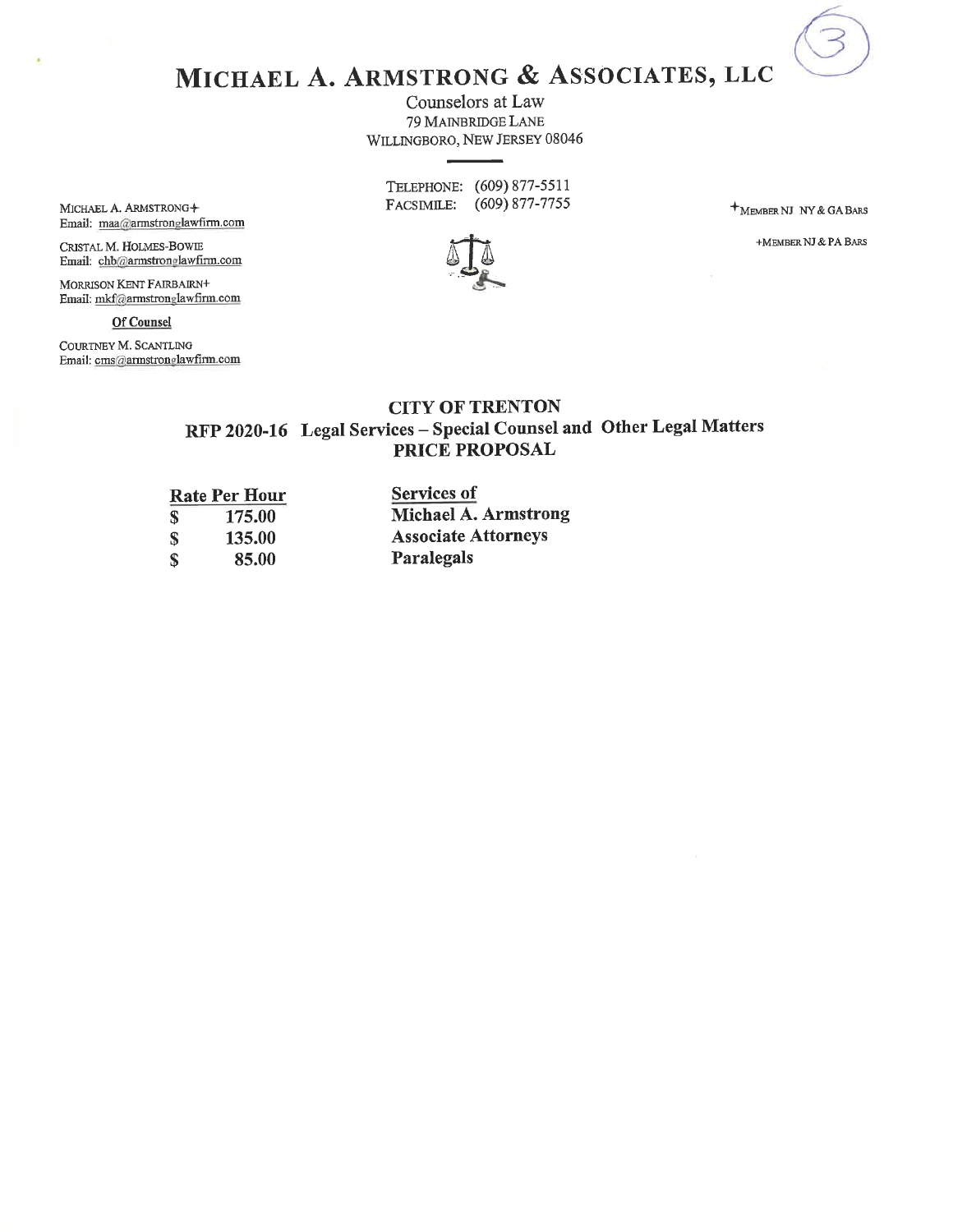

# FLORIO + KENNY + RAVAL, L.L.P.

**ATTORNEYS AT LAW** 

**125 CHUBB AVENUE SUITE 310 N** LYNDHURST, NEW JERSEY 07071 PHONE: (201) 659-8011 FAX: (201) 659-8511

E-MAIL: MAIN@FKRLAW.COM

 $\sim$   $^{-1}$ 

1971

EDWARD J. FLORIO BERNARD F. KENNY, JR. NITA G. RAVAL **CHRISTOPHER K. HARRIOTT**  WEBSITE: WWW.FKRLAW.COM

DAVID J. YANOTCHKO CHRISTIAN M. HIBINSKI ALEXANDER J. CORRADO **EMILY M. MOWER** 

\*ADMITTED TO NJ & NY BAR **ACERTIFIED AS A WORKERS' COMPENSATION ATTORNEY** 

**COUNSEL KEITH KANDEL<sup>^</sup>** MICHAEL T. WILKOS\*

June 1, 2020

Isabel C. Garcia, Purchasing Agent City Hall Annex Division of Purchasing City of Trenton 319 East State Street, 1st Floor Trenton, New Jersey 08608

FEE PROPOSAL FOR THE POSITION OF LEGAL SERVICES - SPECIAL  $RE:$ COUNSEL (RFP2020-16)

Dear Ms. Garcia:

We propose a rate of \$175.00 per hour per partners, \$135.00 per hour per associate attorneys, and \$85.00 per hour per paralegals for the term of the Contract.

Respectfully submitted, FLORIO+KENNY+RAVAL, L.L.P.

Writer's direct email address: EJF/ak

EDWARD J. FLORIO eflorio@fkrlaw.com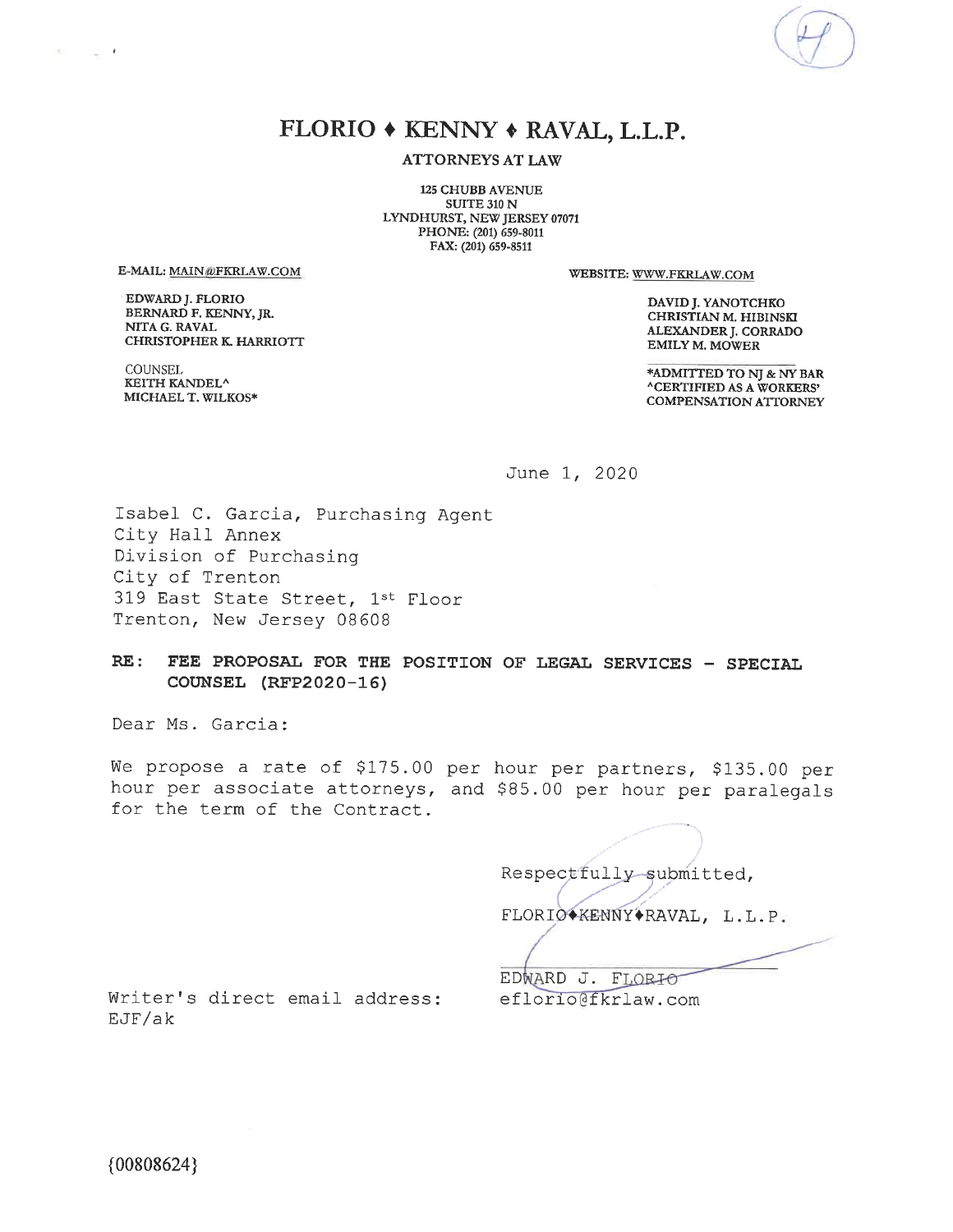All six of the Firm's equity partners have been equity partners in some of New Jersey's most prestigious law firms for extended periods of time, and have served on senior committees of finance and management. The Firm's prior names were: (1) Inglesino, Pearlman, Wyciskala, LLC; (2) Inglesino, Pearlman, Wyciskala & Taylor, LLC; and (3) Inglesino, Wyciskala & Taylor, LLC. As of January 2015, Elnardo J. Webster, II, Esq. joined the Firm as an equity partner, which is when the firm's name changed to Inglesino, Webster, Wyciskala & Taylor, LLC. As of January 2016, Nicholas A. Grieco, Esq. joined the Firm as an equity partner. The Firm has been under the management of senior partner, John P. Inglesino, Esq., since it opened its doors in 2010.

The Firm is a New Jersey limited liability company. The Firm is not a subsidiary of any other law firm. No portion of the Firm's work would be sub-contracted out to a third party unless there is a conflict. The Firm has never been engaged in any bankruptcy proceedings or reorganization proceedings. The Firm has no judgments filed against it within the last five (5) years and has not been adjudicated liable for professional malpractice. A malpractice action was filed, against Elnardo J. Webster, II, Esq., and Jodi M. Luciani, Esq. and such action is pending. Additionally, a State investigation was conducted approximately seven (7) years ago due to allegations made that John P. Inglesino, Esq. and former Parsippany Mayor, James Barberio had offered Lou Valori a job in exchange for his agreement not to run for the Parsippany City Council. After a thorough investigation by the Somerset Prosecutor's Office, such allegations were deemed completely false and absolved both John P. Inglesino and Mayor James Barberio of any wrongdoing. Attached to Exhibit 5 is the letter relative to the outcome of such investigation. Also, an ethics complaint was filed against John P. Inglesino, Esq. by the members of the Parsippany City Council. After a thorough investigation by the New Jersey Office of Attorney Ethics, no evidence was found to support such claim. Attached to Exhibit 5 is a copy of the correspondence relative to this complaint.

The Firm hereby states that the Firm, nor any individuals assigned to this engagement are disbarred, suspended, or otherwise prohibited from professional practice by any federal, state or local agency. The Firm complies with all applicable, local, State and Federal laws, regulations and requirements with respect to its business activities.

The Firm is an Equal Opportunity Employer and ensures that all employees, and applicants for employment, are not discriminated against because of race, color, religion, sex and We remain, and shall remain, in compliance with all affirmative action national origin. requirements applicable to firms which enter into contracts with public bodies in New Jersey. The Firm employs non-union employees only. None of the Firm's employees are related to any City of Trenton employees or elected/appointed officials of the City of Trenton.

#### Fees

This Firm is amenable to the hourly rate set by the City of Trenton. This Firm will comply with the general terms and conditions as may be required by the City of Trenton and will enter into a professional services contract with the City of Trenton, if applicable.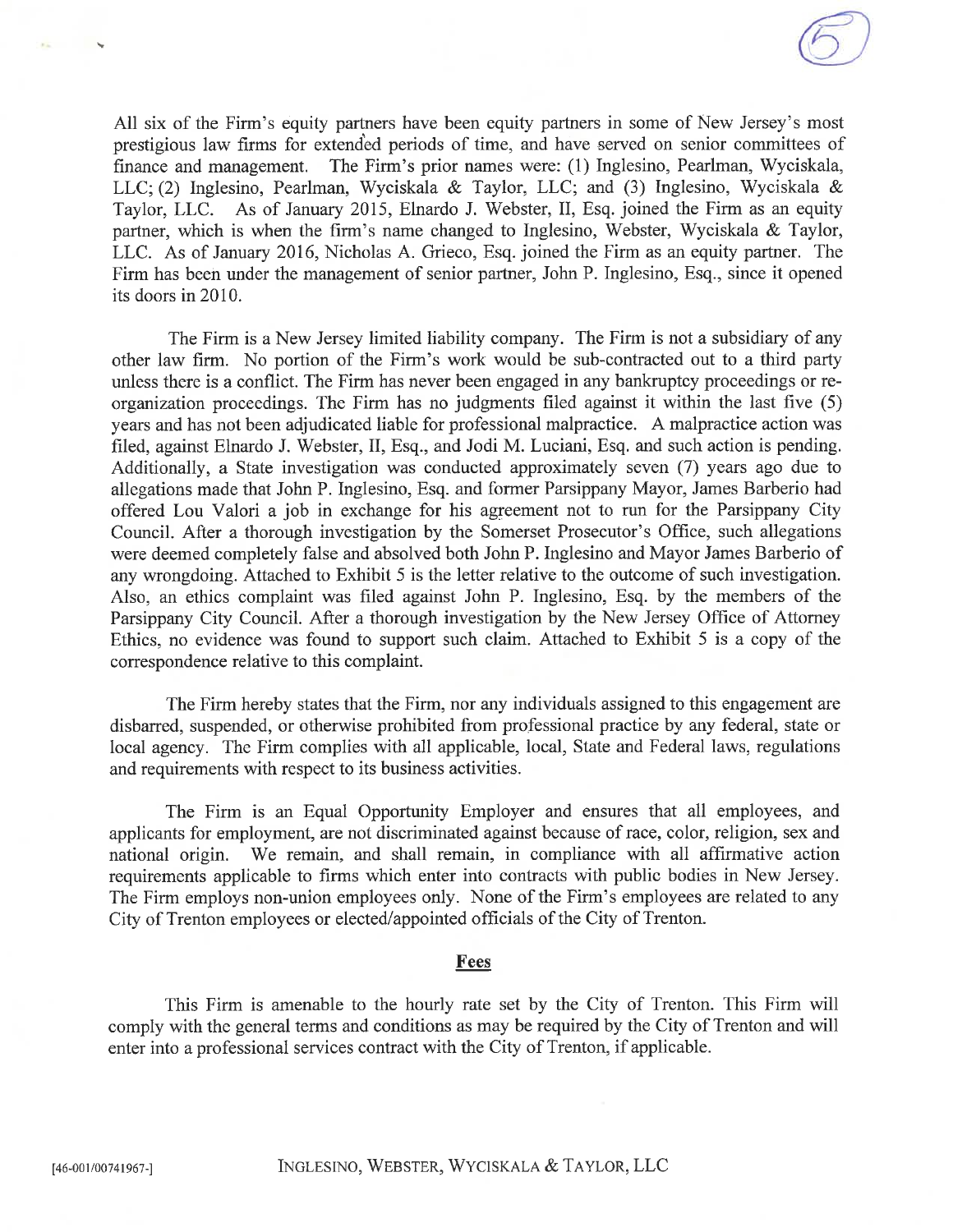WILLIAM HARLA, ESQ.

201.907.5205

WHARLA@DECOTIISLAW.COM



61 SOUTH PARAMUS ROAD PARAMUS, NEW JERSEY 07652

TELEPHONE: (201) 928-1100 TELEFAX: (201) 928-0588 WWW.DECOTIISLAW.COM

## **FEE PROPOSAL**

## **Legal Services – Special Counsel**

DeCotiis, FitzPatrick, Cole & Giblin, LLP proposes the following fee structure for special counsel services; we will, however, be more than willing to tailor a fee structure that meets the City's needs:

**Hourly Rate:** We propose a blended hourly rate of One Hundred Seventy-Five Dollars (\$175.00) per hour for services performed by attorneys, including attendance at required meetings. Legal services provided by law clerks will be billed at a rate of One Hundred Twenty-Five Dollars (\$125.00) and paralegals and legal assistants will be billed at a rate of Eighty-Five Dollars (\$85.00) per hour.

**Travel Time:** Travel time during which legal work is being undertaken on behalf of the client will be billed at our normal hourly rate(s). Other travel time will be billed at One Hundred Dollars (\$100.00) per hour.

Mileage, Tolls and Parking: We propose that mileage will be reimbursed at the prevailing IRS reimbursement rate, and the cost of tolls and parking shall be reimbursed at cost.

#### **Reimbursable Expenses:**

| Photocopies | $$.30$ per page; | Faxes        | \$.25 per page |
|-------------|------------------|--------------|----------------|
| Printing    | \$.10 per page;  | Color Copies | \$.65 per page |
| CD Copy     | \$5.00;          | DVD Copy     | \$10.00        |

Any additional reimbursable expenses will be subject to the approval of the City.

*Invoices and Payment:* Invoices are sent on a monthly basis and payment is due within 30 days thereafter.

**NEW JERSEY NEW YORK**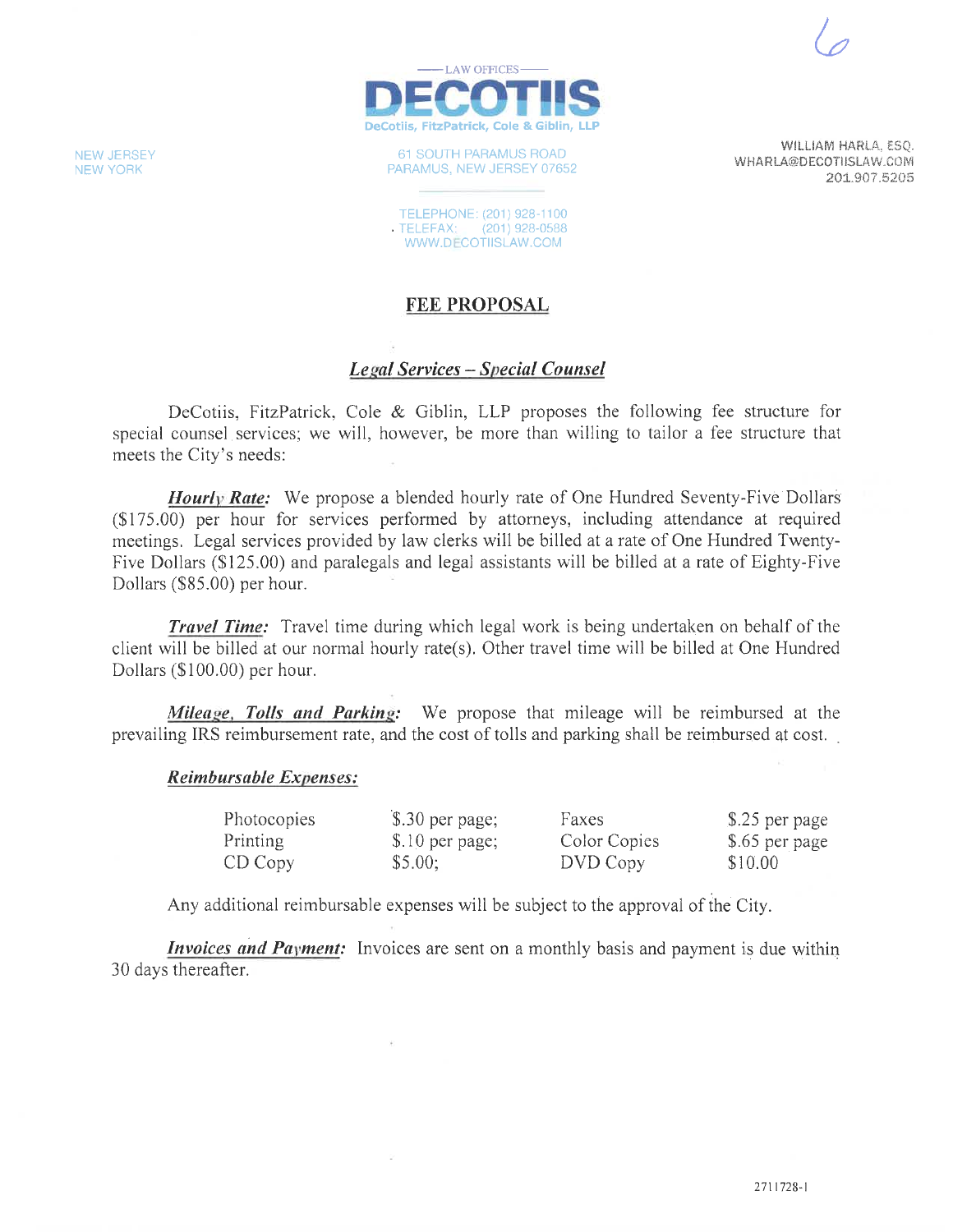# **Respondent's Cost Proposal**

Antonelli Kantor, P.C. is amenable to the hourly rates set by the City of Trenton.

\$175.00/hour Partners All other attorneys \$135.00/hour Paralegals \$85.00/hour

# ANTONELLI KANTOR, P.C.

By: Jarrid H. Kantor, Partner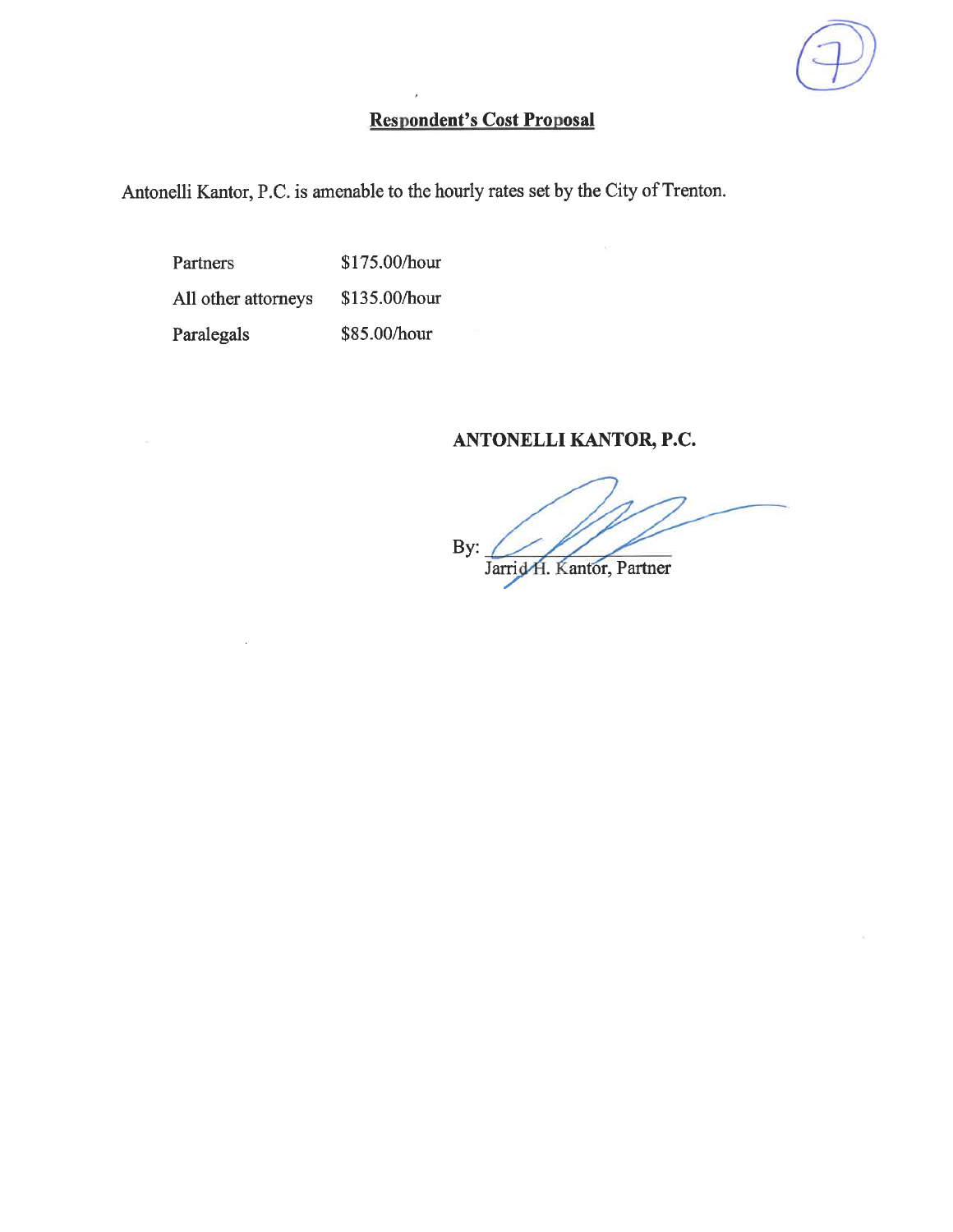## **BID PROPOSAL FORM RESPONDENT MUST COMPLETE**

We the undersigned propose to furnish and deliver the above services pursuant to the scope of services and requirements and made part hereof:

| <b>HOURLY RATE</b>                                                                                                                                                                | \$ 175.00 for partners** (see below) |
|-----------------------------------------------------------------------------------------------------------------------------------------------------------------------------------|--------------------------------------|
| (ORIGINAL SIGNATURE BY AUTHORIZED REPRESENTATIVE)<br>FERRY J. DASTI, ESQ., SENIOR PARTNER                                                                                         |                                      |
| The undersigned is a Corporation, Partnership or Individual under the laws of the State of<br>New Jersey having its principal office at 620 W. Lacey Road, Forked River, NJ 08731 |                                      |
| COMPANY DASTI, MURPHY, McGUCKIN, ULAKY, KOUTSOURIS & CONNORS<br>ADDRESS 620 W. LACEY ROAD, FORKED RIVER, NJ 08731                                                                 |                                      |
| ADDRESS 506 HOOPER AVENUE, TOMS RIVER, NJ 08753<br>FED. ID $#$                                                                                                                    |                                      |
| NAME JERRY J. DASTI, ESQ., SENIOR PARTNER                                                                                                                                         |                                      |
| TELEPHONE 609-971-1010                                                                                                                                                            |                                      |
| FAX 609-971-7093                                                                                                                                                                  |                                      |
| EMAIL jdasti@dmmlawfirm.com                                                                                                                                                       |                                      |
| MAY 20, 2020<br><b>DATE</b>                                                                                                                                                       |                                      |
| SIGNATURE                                                                                                                                                                         |                                      |
|                                                                                                                                                                                   |                                      |

\*\* \$175.00 per hour for partners: Jerry J. Dasti, Gregory P. McGuckin, Christopher K. Koutsouris. \$135.00 per hour for associates. We do not charge for paralegal or secretarial time.

 $\ddot{\phantom{a}}$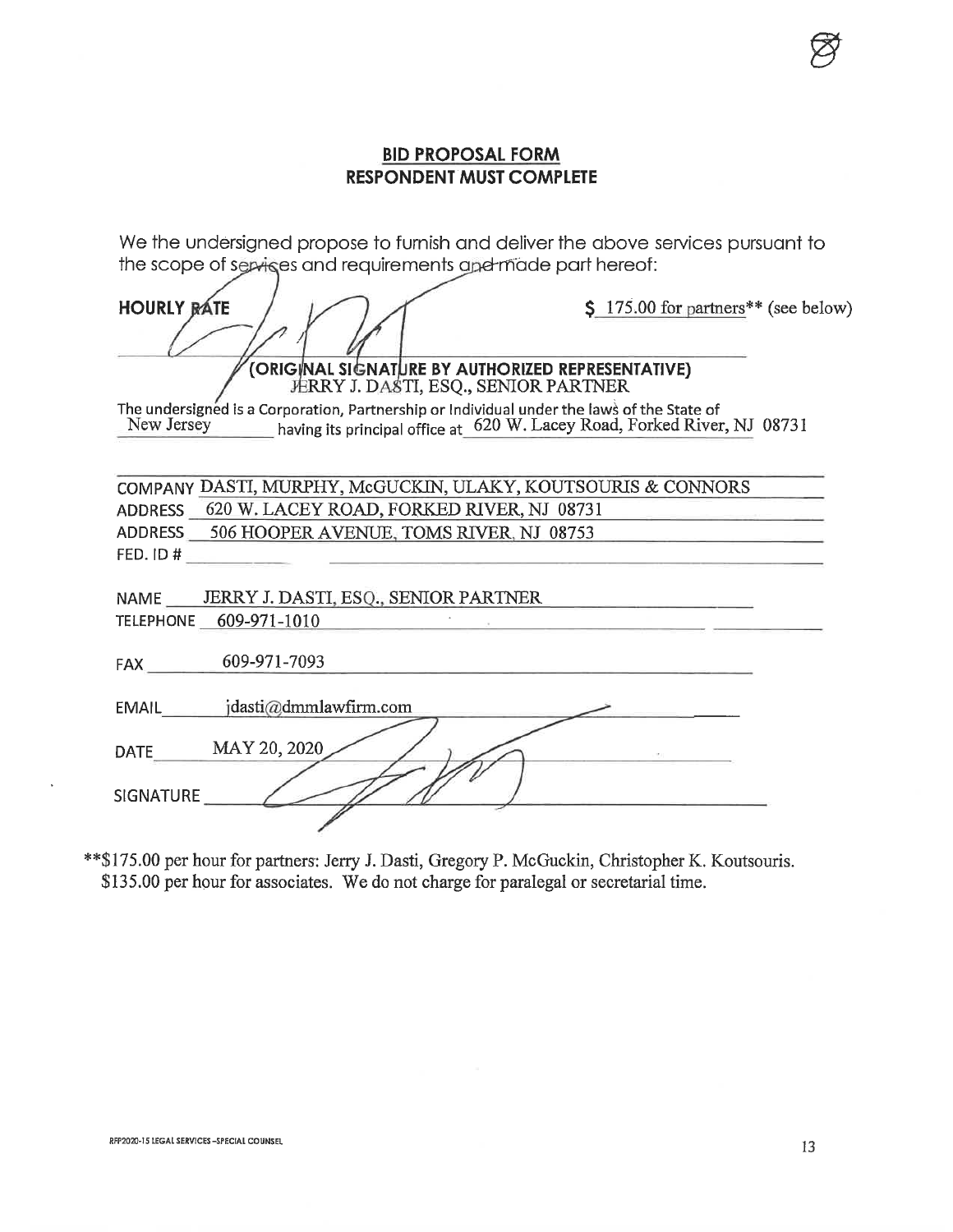## **BID PROPOSAL FORM RESPONDENT MUST COMPLETE**

We the undersigned propose to furnish and deliver the above services pursuant to the scope of services and requirements and made part hereof:<br> $\frac{3}{4}$ /75 particus

| 5 8135 associates<br><b>HOURLY RATE</b>                                                                                                                                                   |
|-------------------------------------------------------------------------------------------------------------------------------------------------------------------------------------------|
| (ORIGINAL SIGNATURE BY AUTHORIZED REPRESENTATIVE)                                                                                                                                         |
| The undersigned is a Corporation, Partnership or Individual under the laws of the State of<br>Dew Sersey having its principal office at 2 Bscad Street, Suite SIO<br>Bloomfield, nJ 07003 |
| COMPANY Aloia Law Firm LLC                                                                                                                                                                |
| ADDRESS 2 Broad Street, Suite 510                                                                                                                                                         |
| ADDRESS Bloomfield $0.5003$                                                                                                                                                               |
|                                                                                                                                                                                           |
| NAME Brian J Aloia, Esa<br>TELEPHONE $923.337 - 6626$                                                                                                                                     |
| FAX 973-337-6535                                                                                                                                                                          |
| $EMAIL$ $binom{\omega}{\alpha}$ aloiglaw $Firm.com$                                                                                                                                       |
| 5/13/20<br><b>DATE</b>                                                                                                                                                                    |
| leer<br>SIGNATURE / 2                                                                                                                                                                     |

 $\overline{2}$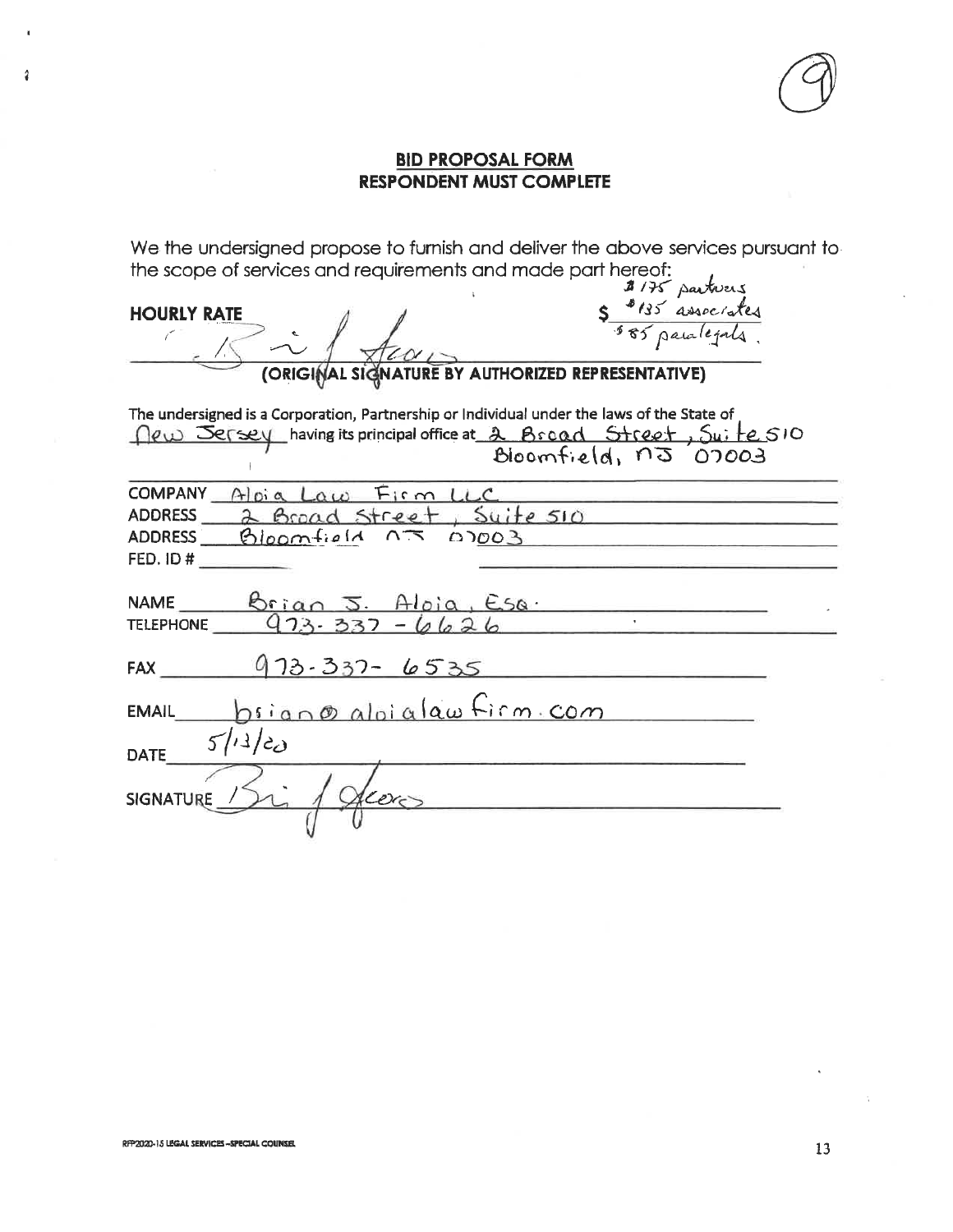## F. Compensation proposal

Gibbons anticipates performing all of the activities listed below in connection with serving as **Special Counsel:** 

- Advising, representing, developing, recommending, and implementing approaches to protect the interests of the City and its residents before various governmental bodies and agencies, as deemed appropriate by the City, including governmental entities on the state, county, and municipal levels.
- Providing legal research and advice on matters related to interactions with governmental  $\bullet$ agencies, as requested by the City.
- Drafting and reviewing agreements with other governmental entities.  $\bullet$
- As directed by the City, evaluating matters regarding TWW, including:
	- o Addressing lead service line replacement issues;
	- o Ensuring compliance with the ACOs;
	- Coordinating and drafting ordinance, as needed, to implement lead service line replacement;
	- o Providing counsel, as requested, on legal requirements for the implementation of rates, assessments, and revenue bonds:
	- o Attending meetings with the public and local and state governmental officials and bodies, as requested by the City; and
	- o Handling other work as requested by the City related to the TWW obligations for the lead service line replacement project.
- $\bullet$ Monitoring grant programs administered by the various government agencies and identifying those that are of potential benefit to the City. Working with the City's designated representatives, and at the City's direction, to support and advocate for the awards of grants or contracts of importance.
- Assisting the City in developing and gathering governmental support for policies that  $\bullet$ advance the City's interest, as directed by the City.
- Assisting the City in remaining apprised of all state and local laws, regulations, and rulings,  $\bullet$ including but not limited to laws, regulations, and rulings regarding the registration and activities of consultants to the extent that such laws are applicable.
- Preparing briefings, legal memoranda, and any other materials needed for meetings, phone  $\bullet$ calls, etc., between the City's designated representatives and key members of state, county, and municipal governmental entities.

For the foregoing special counsel services, the firm will charge a flat monthly fee of \$6,000 per month. This flat monthly fee schedule enables the City to budget for our services and does not limit the attention Gibbons can devote to your matters.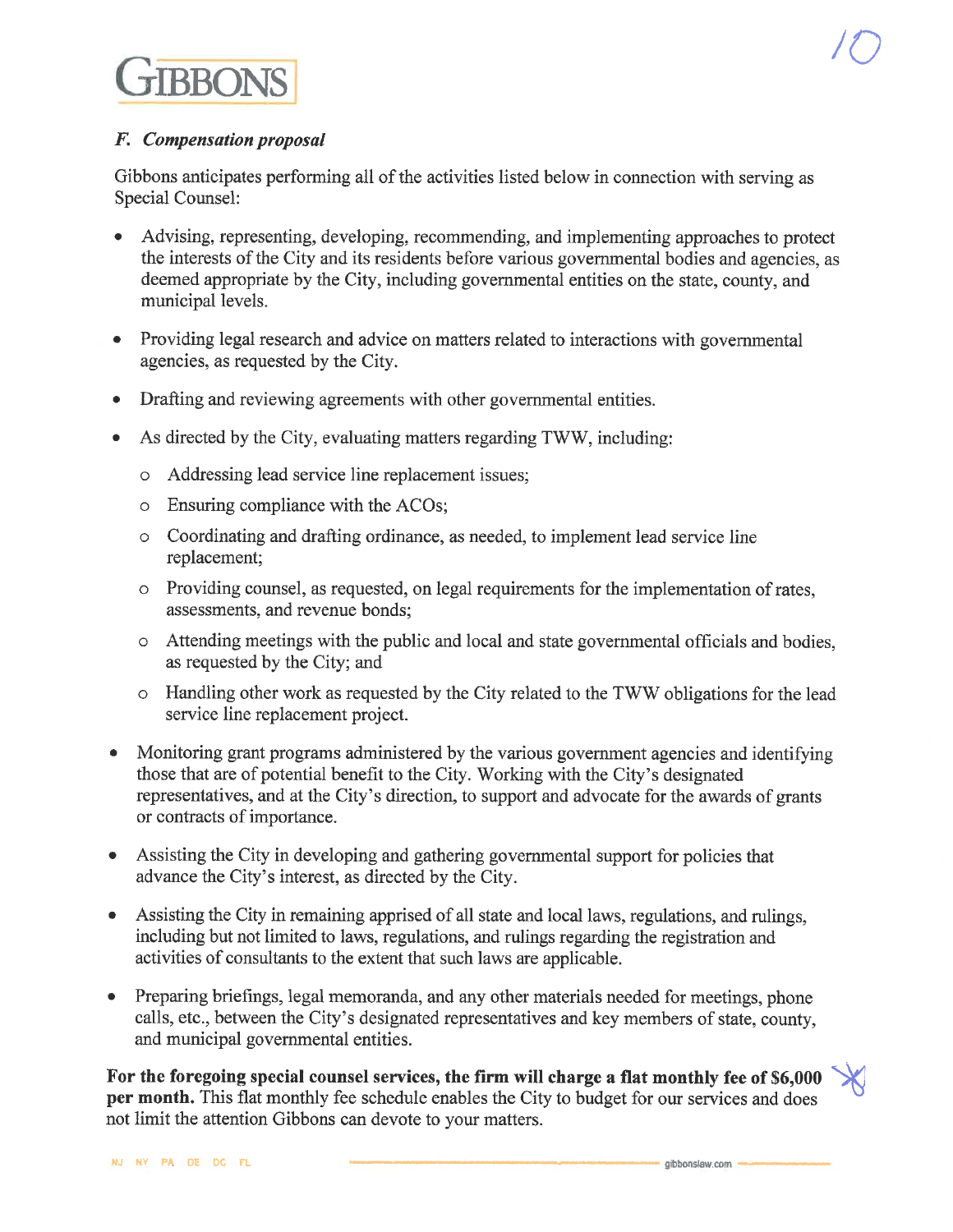# **Fee Proposal**

Partners - \$175.00 per hour

Associates - \$135.00 per hour

# Paralegals - \$85.00 per hour

Our Firm does not charge for administrative fees (i.e., photocopy, postage, etc.).

viange lano,  $\boldsymbol{\mathcal{Z}}$  $\mathcal{W}$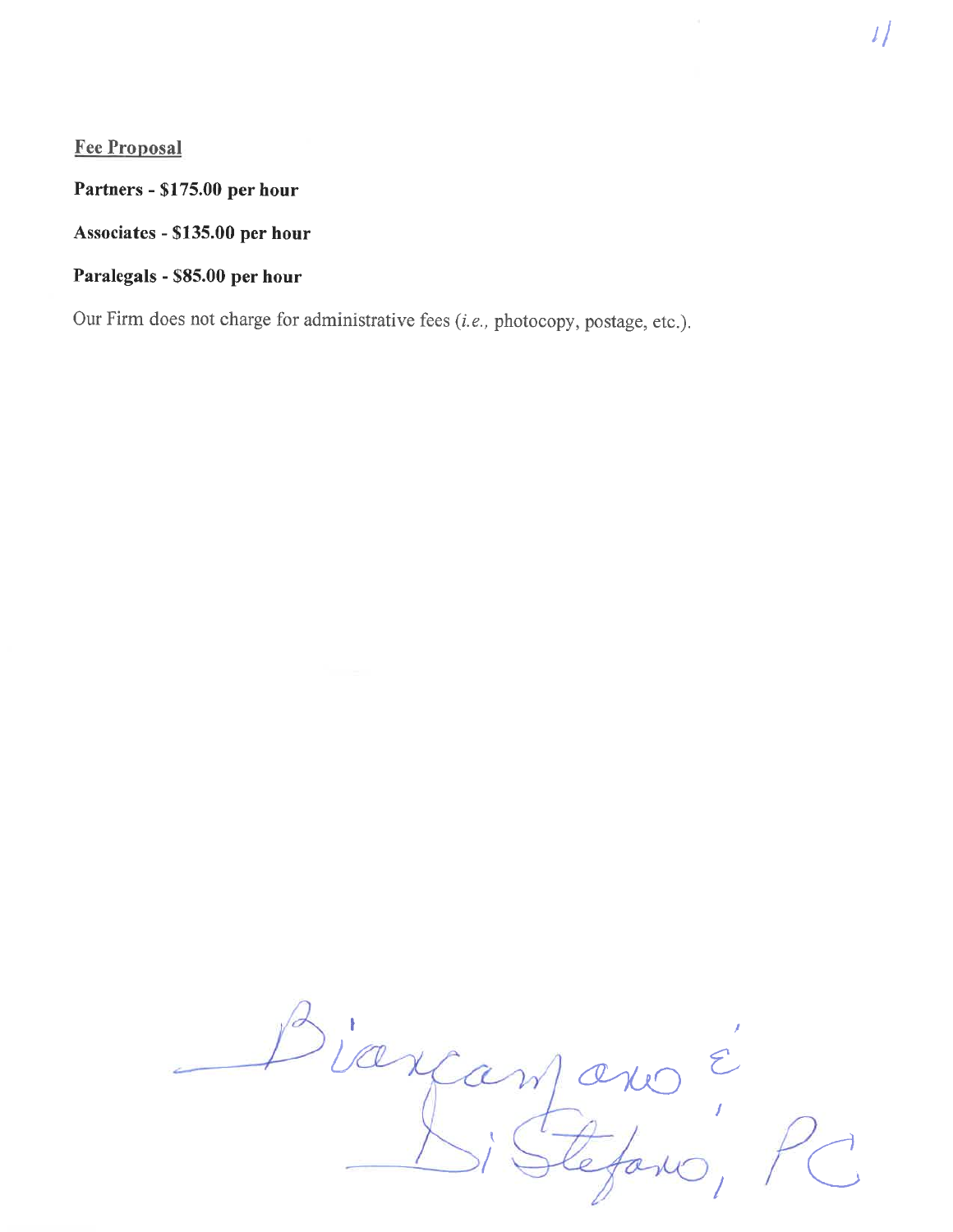



# FEE SCHEDULE FOR LEGAL SERVICES

| <b>Services</b>                                                                |                                                            | Rate            |  |
|--------------------------------------------------------------------------------|------------------------------------------------------------|-----------------|--|
| All Services, i.e., Special Counsel,<br>Labor and Personnel, Litigation, Court | <i>Attorneys</i> (Partners & Associates)   \$175.00 per hr |                 |  |
| Time, etc.                                                                     | Paralegals                                                 | $$85.00$ per hr |  |

Other Costs/Expenses, include, but are not limited to the following:

| Photocopying:                                                                                                                 | .20 per page                                                     |  |
|-------------------------------------------------------------------------------------------------------------------------------|------------------------------------------------------------------|--|
| Scanning:                                                                                                                     | $.10$ per page                                                   |  |
| Telecopying:                                                                                                                  | .95 per page                                                     |  |
| Travel expenses: round trip (RT) mileage calculated from Firm office to<br>destination; applicable tolls                      | .575 per mile<br>(or equivalent<br>IRS Approved<br>Mileage Rate) |  |
| Courier and other delivery expenses (including Federal Express, special<br>postage, $etc$ )                                   | Actual Cost                                                      |  |
| On line legal research                                                                                                        | <b>Actual Cost</b>                                               |  |
| Litigation expenses (including court costs, expert fees, subpoena fees, court<br>reporter service, court reporting fees, etc) | <b>Actual Cost</b>                                               |  |

## Capped Fee for Board Meeting Attendance

The Group would like to offer a Capped Fee of \$850.00 per Board of Education meeting that the Group is asked to attend. However, the Board is not obligated to accept this offer and can elect, if it wishes, to have Board meeting attendance charged on an hourly basis (includes all time pertaining to the preparation, attendance and post-meeting follow-up).